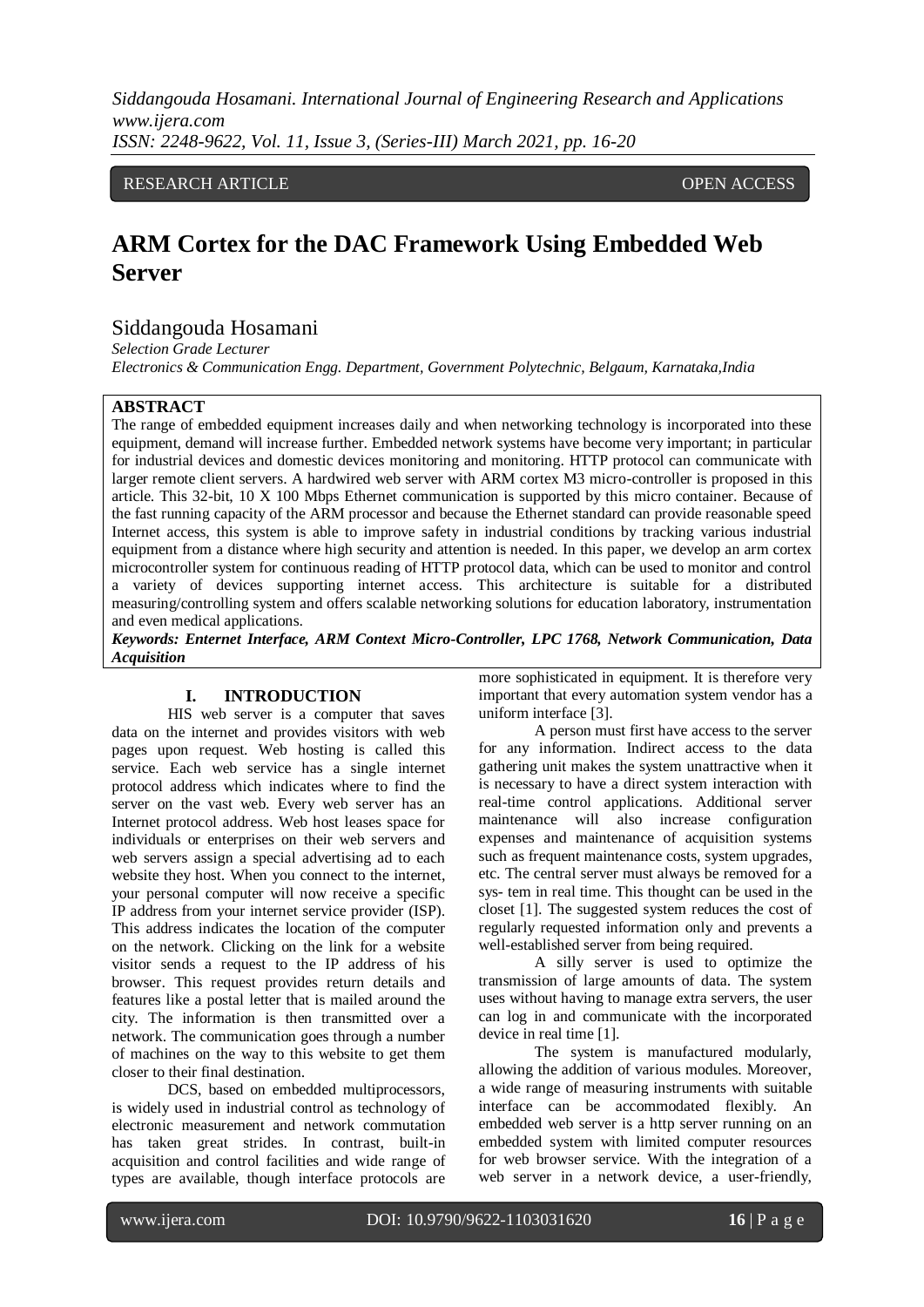cheap, cross-platform and network-ready web-based management interface can be created [2].

# **II. EMBEDDED WEB SERVER ARCHITECTURE**

There are three distinct components of the system. The first is the web server Embedded. Secondly, the user or customer and thirdly, the sensors and devices to be tracked. The customer monitors a variety of parameters via sensors and uses the web server to control numerous industrial devices.

An embedded Web server has been created as an ARM processor that includes a software package for the internet, mono and controlling devices/systems. Embedded web servers are part of a network that is embedded. Figure 1 shows the suggested web server DACS idea.



## **FIG No. 1 :** EMBEDDED WEB SERVER **ARCHITECTURE**

The ARM processor is responsible for signal measurement and remote control of the hardware. DATA mode measurements can be performed by using the embedded web server mode to share data with customers. The operating system administers all functions in real-time such as signal measurement, signals conversion, updating of the database, sending HTML pages, connecting to new users, etc.

Web based user interfaces for management using embedded web servers provide a number of benefits: ubiquity, ease of use, low development costs, and high maintenance. Embedded web servers have distinct needs like low-resource use, high reliability, security, portability and control, which are not suitable for general web server technologies.

# **III. CREATE A DIRECT LINK BETWEEN THE CLIENT AND THE EMBEDDED DEVICE**

For mobile cellular communication, GSM and GPRS are developed. It is also very convenient to connect to the world of the Internet. Upon establishing a GPRS connection, queried data's can be transferred through one central server to the client. There are some dis- benefits to using a central server to relay the acquired data. First, an interface frame for a central server is essential. The supplementary transmission of data is the time delay until the customer makes the data available. Moreover, as the server acts as a relay, no direct two-track communication could be established between the client and the embedded system. That makes the system inappropriate for applications in real-time control. The fundamental concept behind real-time processing is that the embedded system can answer the questions in time. In the context in which the system works and is credible, real time should be quick enough.

The reliability of the real-time system depends not only on the recteness of the logical results but also on the delivery time of the result. This procedure increases the transfer data costs because of the access amount of data transfers through GPRS, as the number of customer's increases. Data preprocessing, on the other hand, allows access to information that is only applicable in the embedded system. The integrated system should also be responsible for the online services. This removes the need for a central server and decreases the amount of data transmitted by the remote device as only the data that has been transferred is transferred.

## **IV. SYSTEM DESIGN**

The architecture and protocols of the proposed system conform to the GPRS system. It is set up to be nearly online in a GSM network at all times. The GPRS connection software module is initiated by an admin script after booting the operating system. A GPRS modem is ready with a PPP connection that works at operating frequencies of 900/1800/1900 MHz. For managing the connections between the client and the embedded module from the PPP network, a PPP (PPPD) daemon is used.

The PPPD set up the GPRS parameters such as connection speed and compression. The IP address of the embedded device should be made accessible to the customer side directly to an embedded system. Two options are available. A static (hard-coded) IP may be used, or by reporting its IP the remote device may initiate the connection. This is an easy and plain decision. While usage expenses remain unchanged, the service provider needs a static IP setup which entails monthly recurring costs any client requiring an embedded server access should be recognized. One way is to send this IP to a stupid FTP server.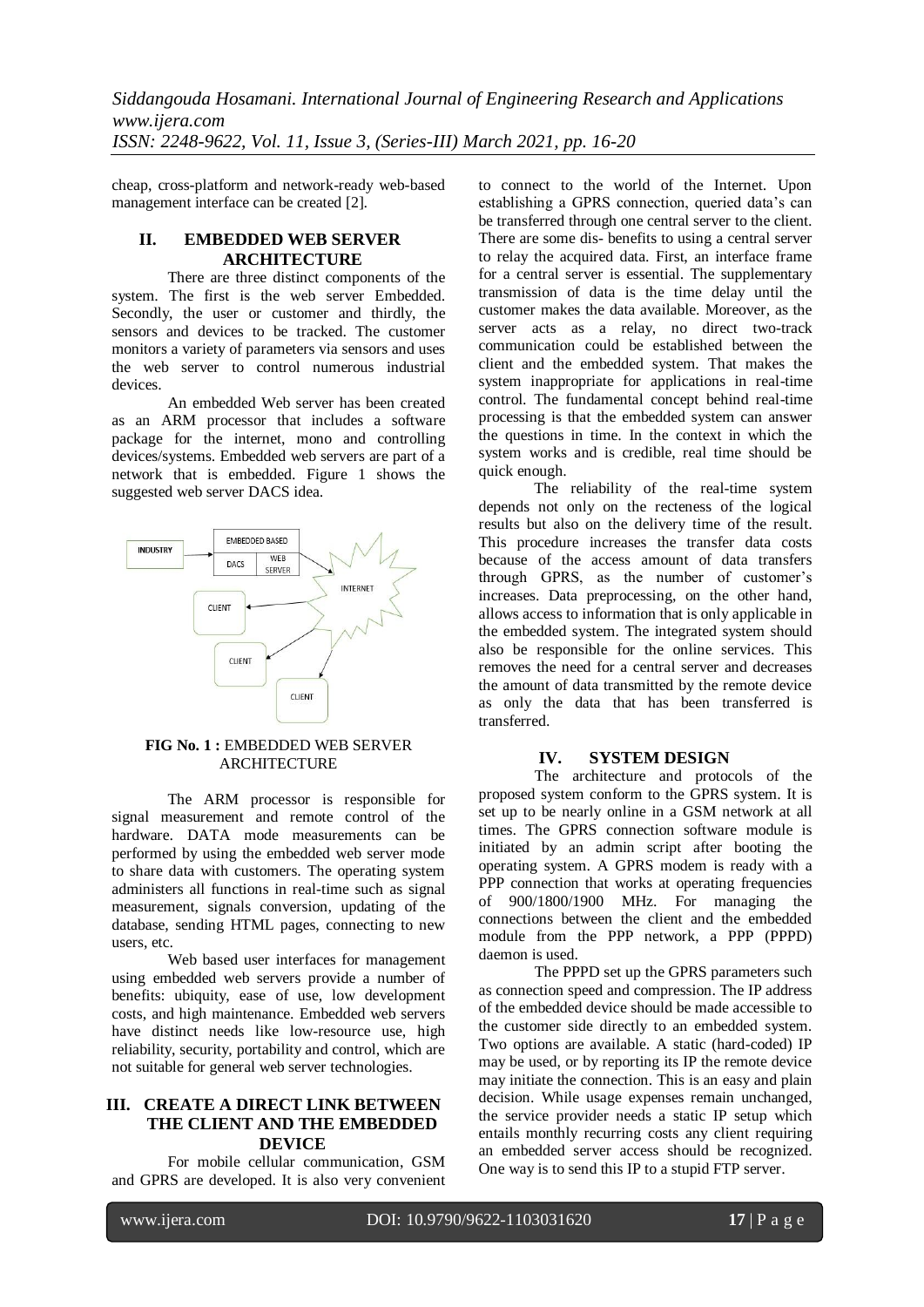

## **FIG No. 2 :** GENERAL STRUCTURE OF THE **SYSTEM**

The FTP server is stupid and requires no registration or maintenance of extensive software. A script in the embedded device has been configured to update its IP address in the Meta-Language hypertext server as an index.htm file. Simply scan the existing IP of the built-in device and send an html file containing the embedded device IP information to the FTP server. Once the file has been installed, the desired embedded device can be linked directly by a simple query. For example, a basic command querying an embedded system, called DAS, from the FTP server.

In the specialized folder, the web browser processed the file (index.htm) by default; the file name is therefore not required for reference. Despite the need for a script to run on the embedded Server and once broadcasting its IP to the FTP server, the DHCP approach is more versatile and functions best with the static approach as a cost-effective solution. The embedded system updates it on the FTP server for every reboot and provides a refresh of the IP from the GSM service provider with this feature.

# **V. DATA MANAGEMENT IN THE SYSTEM**

The internet server is used to lower the cost for management by delivering the client via an internet server with all images (logo, images, bar graphics etc.). The embedded system would provide text data such as co-ordinates, temperature, and height. The embedded module is only used once to transmit images over GPRS and to place them on an FTP server when voluminous data is sent. This method removes large data transfer through GPRS more than once and thus reduces transfer costs, especially if more than one customer or multiple requests for the same data are involved.

# **VI. HARDWARE**

The general hardware configuration of the ARM-based remote I/O data collection and control system. Provided with 24-hour collection and monitoring networks, and separated from each other, the remote I/O data acquisition and control systems based on the embedded ARM platform are highly universalized. A number of electrical and nonelectric signals including current, voltage, power and others can be chosen for each I/O channel. Special ADCs are available for digital acquisition. The data is recorded as a database during web server's mode in the external memory in which the memory is used. The ARM processor supports Ethernet and RS485 communications directly. The data were then saved and monitored via RS485 and Ethernet by any other PCs or networks. The internal I2C module of ARM processor. It is also capable of communicating with other peripherals. In order to create a sample app, an embedded board includes a data acquisition module and a GPRS.



#### **FIG NO. 3 :** THE EMBLED SYSTEM'S BLOCK DIAGRAM WITH A BASIC DIVERSION DIAGRAM.

#### **VII. THE PROCESSOR LPS1768**

It's an ARM Cortex M3 based microcontroller with a high integration and decreased power consumption for embedded applications. The frequency of CPU processing is 100 MHz with 3 stage pipeline and prefect internal unit. The architecture follows Harvard. It is equipped with a 512 kB flash drive, 64 kB data memory, MAC, USB data port, 8 DMA overhead channels, 4 UART, 2 CAN channels, 2 SSP controls, SPI interface, 3 SSP I2C bus interfaces, 8 ADC 12-bit channels, 10-bit DAC channels, a Real Time Clock with ultra-low voltage, 6-output general purpose pws, four timers and up to 70 general I/O pins.

The ADC has a 12-bit conversion rate of 200 khz. Approach type. For each ADC channel, there are individual results registers to prevent overhead interruption. In addition, burst converting mode for single or multilevel inputs is approved.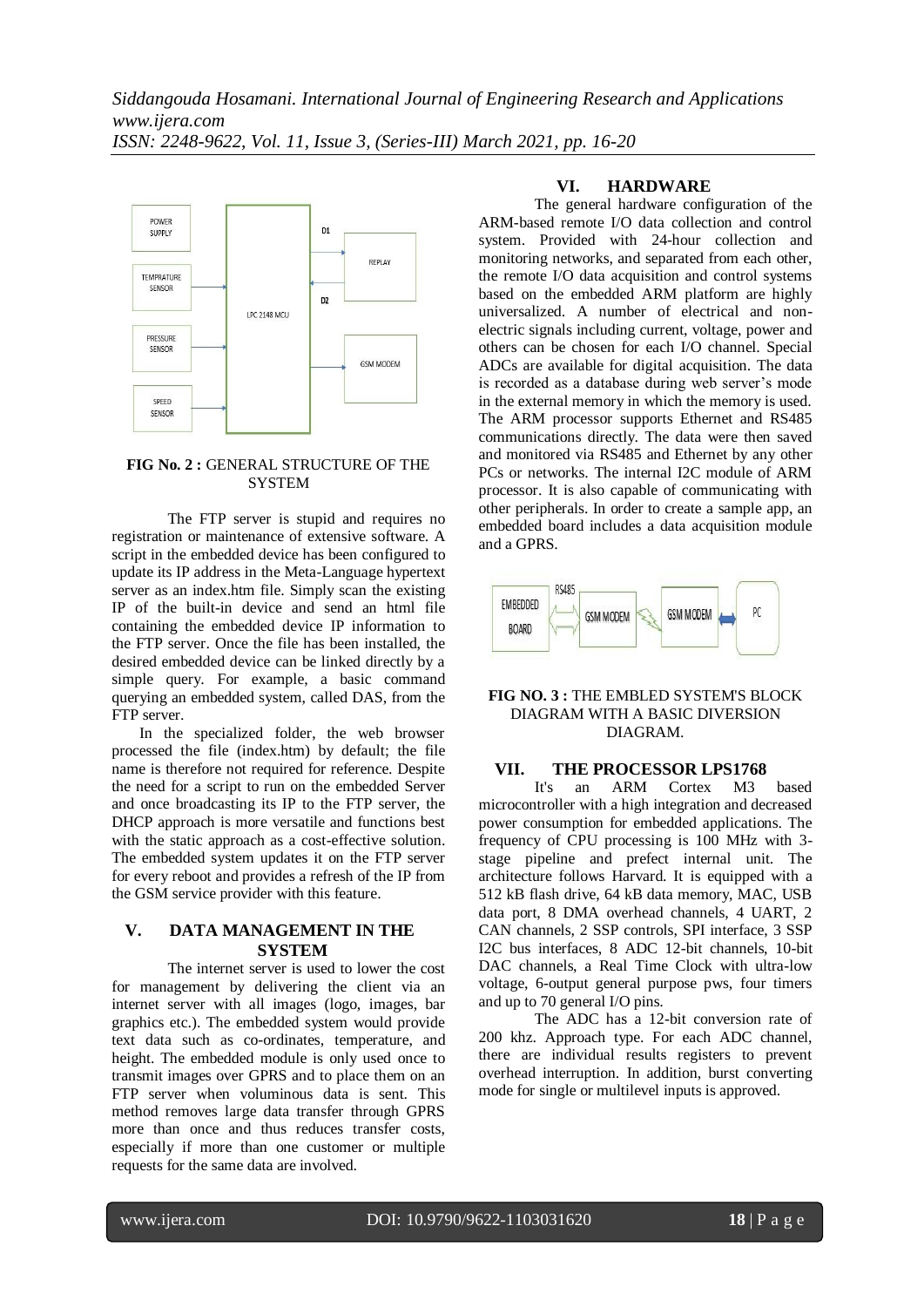

**FIG No. 4 :** LPC1768 SYSTEM STRUCTURE

Devices are connected via parallel I/O pins, easily and generally. The AHB multilayer bus provides connections to the GPIO registry so you can reach a quickest possible I/O timing.

## **VIII. SYSTEM SOFTWARE**

The hardware coding is written into Keil Program in embedded C language. The layered IEEE 802.3 model TCP/IP is implemented successfully in embedded C language. Keil μ Vision IDE is a basic integrated programming environment (IDE) operating on standard personal computers which offers tools to construct an environment for embedded software that can be quickly implemented and taught. It contains all components that we need for creating, deploying, assembling, and simulating our C / C++ source files. The RTX RTOS kernel library, the application database, Debugger and Analysis software are also available and the device simulation is complete. It also features RTOS and Middleware modules for execution of time-critical applications. It also includes Flash, USB Device and CAN interface. Furthermore The USB port of a PC attaches to the target hardware with Keil adapters from ULINK to JTAG. This allows us to import, validate and debug the final Keil IDE executable hex code for the target hardware. The built-in c code is intended for parameter monitoring and system / instrument management. This machine also has the code for encryption and decryption. The embedded web page is constructed using the HTML or Hyper Text Mark-up Language. For data exchange between the client and the server, the HTML page is used. The HTML page shows the machine/instrument parameter detail. On the desk, you save the HTML tab.

#### **ALGORITHM:**

Step 1: To set the clock frequency, initialize the VPDIV register.

Step 2: Start ADC Ports P0.6, P0.7, P0.8 to test the parameters for pressure sensor, temperature sensor and speed sensor.

Step 3: Set the P0.15 and P0.17 ports for computer control relays

Step 4: GSM interface to the ARM processor transmitter and recipient pin.

Step 5: Set the interrupts and activate them

Step 6: Start the endless loop and track the sensor values

Step 7: Encryption and decryption of computer encryption is used.

Step 8: The APN command enables the GPRS attachment.

Step 9: For web page formation HTTP Initialization is completed.

Step 10: Use HTML to build the LOGIN tab.

Step 11: The web page monitors the temperature, pressure and speed parameters.

Step 12: The control action Device ON and OFF can be achieved on the web page.

#### **IX. ETHERNET STANDARD**

The Table 1 displays a standard Ethernet frame format. It is made up of seven bytes of preamble and is used for bit syncing. The initial frame limit is a frame flag in the size 1 byte, which means the beginning of the frame. The source and destination addresses are 2 to 6 bytes equivalent to the MAC address of 48-bit. 1500 byte data size is permitted and the 4 Byte frame error checksum that cyclically controls redundancy. The 10 Mb/s or 100 Mb/s Ethernet MAC Ethernet device block, which ensures optimum performance with DMA hardware acceleration. It has a half or full duplex receiving or transmission frame automatically. The Ethernet block communicates between the off-chip PHY and the network serial bus, with the reduced MII protocol. The Ethernet controllers used in network communications in this framework are such functions of filtering received frame, multicast and broadcast support for the transmitting and the receipt of frame, power management through clock switching, auto collision back-off and frame retransmission.

# **X. CLIENT SERVER COMMUNICATION**

It reaches the configured IP address and can monitor the system from the displayed HTML web page, as we saw previously, when the client needs remote access to the devices associated with the server. In the first place, the CRC is done with the checksum bytes before the receipt of data. When the checksum is found to be correct, it now checks whether or not the user is the approved party, matching the password signed in and the password stored in the program. If the user is authorized, the